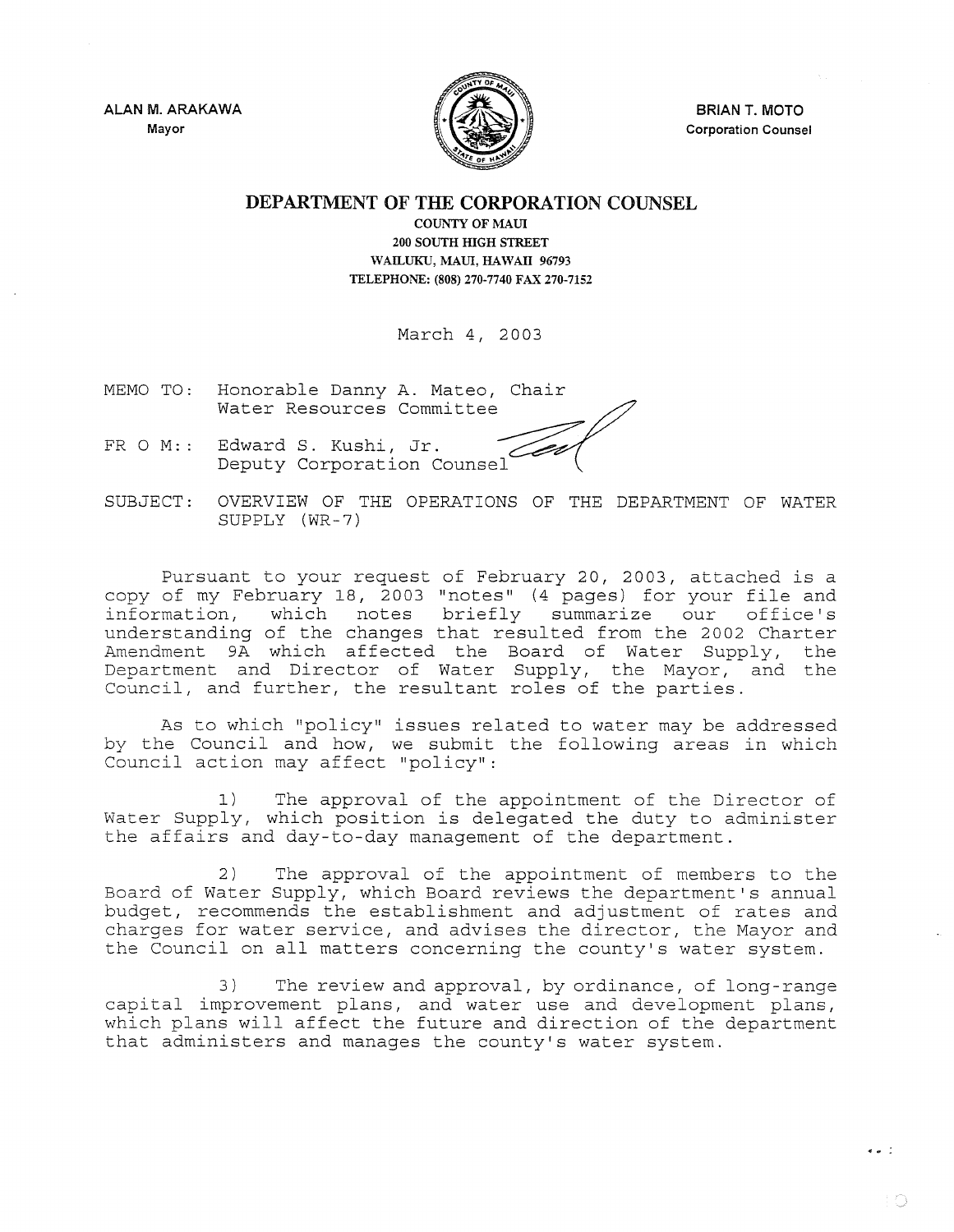Danny **A.** Mateo March 4, 2003 Page 2

4) The review and approval, by budget ordinance, of the department's annual operating and capital improvement budgets, which budgets set the financial parameters that govern the operation and administration of the department.

5). The review and approval, by ordinance, of the establishment and adjustment of rates and charges for furnishing of water service from the county's water system, which rates and charges influence the use, consumption, distribution and management of water from the county's system.

6) The authority to conduct investigations of the operations of the Department of Water Supply, and require reports from the Department and other county departments, and pass resolutions encouraging administrative action.

7) Pursuant to Chapter 2.90A, Maui County Code, establish use allocations for groundwater, withdrawn or transmitted or both, when groundwater withdrawal for any aquifer reaches seventy percent (70%) of sustainable yield.

8) Enact legislation concerning the duties and procedures of the department (e.g., rule-making) and/or the Board of Water Supply that is not inconsistent with the powers of the administrative branch and with the Maui County Charter, as amended.

general obligation bonds on behalf of the Department of Water Supply. 9) Authorize, by ordinance, the issuance and sale of

Please call if further clarification/discussion is needed.

APPROVED FOR TRANSMITTAL:

MOTO

Corporation Counsel  $\scriptstyle\rm S:\Delta L\text{-}\Sigma\times\mathrm{COWCIL}\setminus\hspace{-0.5mm}\text{Memory}$  department, council memo to mateo.wpd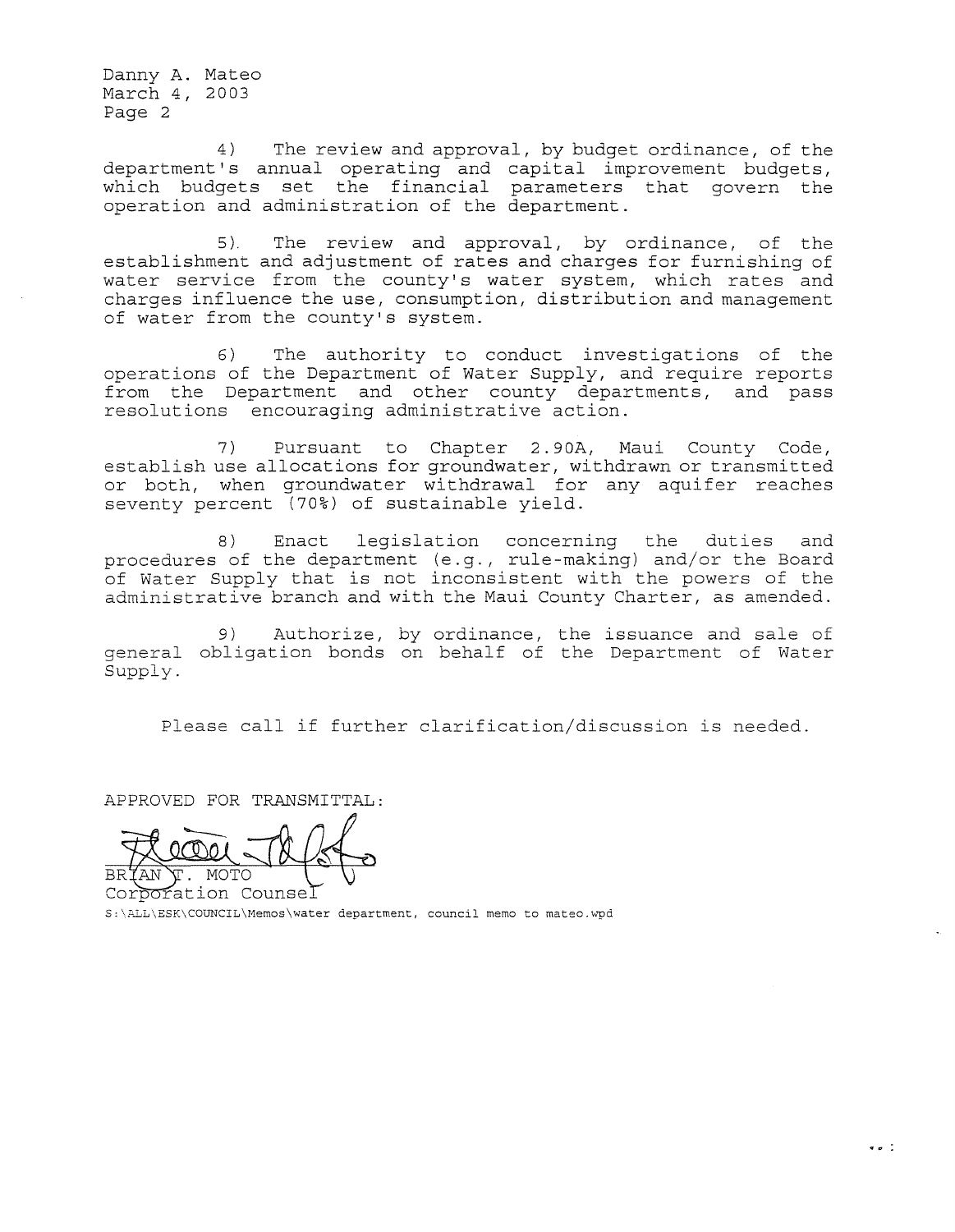2/18/03 notes:

Pursuant to charter amendment 9A, what now are the roles of the Board of Water Supply, Department of Water Supply, Council, and the Mayor.

Charter changes:

I) Affecting **Board:** 

1) Delegated to Board the authority to act as advisor to the director, the mayor and the council in all matters concerning the county's water system.<br>2) Delegated to Board t

Delegated to Board the authority to recommend establishment and adjustment of rates and charges for water service, which would then go to the mayor.<br>3) Delegated to Board the au

3) Delegated to Board the authority to review and<br>to mayor department's request for annual budget submit to mayor department's request for annual appropriations.<br>4) 1

Deleted:

power to appoint, evaluate and remove director

power to create and abolish positions  $\overline{\phantom{0}}$ 

power to adopt rules and regulations having the force and effect of law

- power to adopt an annual budget
- power to issue revenue bonds
- power to accept/acquire or convey/sell interest in real property

# II) Affecting **Department** and its **Director:**

1) Delegated to department duty to manage and operate all water systems owned by the County.<br>2) Delegated to departmen

Delegated to department duty to make studies, surveys, and investigations relating to water resources.<br>3) Delegated to department duty to prepare a

Delegated to department duty to prepare and update long-range capital improvement and water use and development plans for council approval, and implement said approved plans.<br>4) Deleted the department's "full and

4) Deleted the department's "full and complete" authority to manage, control and operate waters systems and properties used in connection with such water systems.<br>5) As to the Director of the department, d

As to the Director of the department, deleted:

power to recommend rules and regulations for adoption by the Board

..,." :

power to appoint a deputy director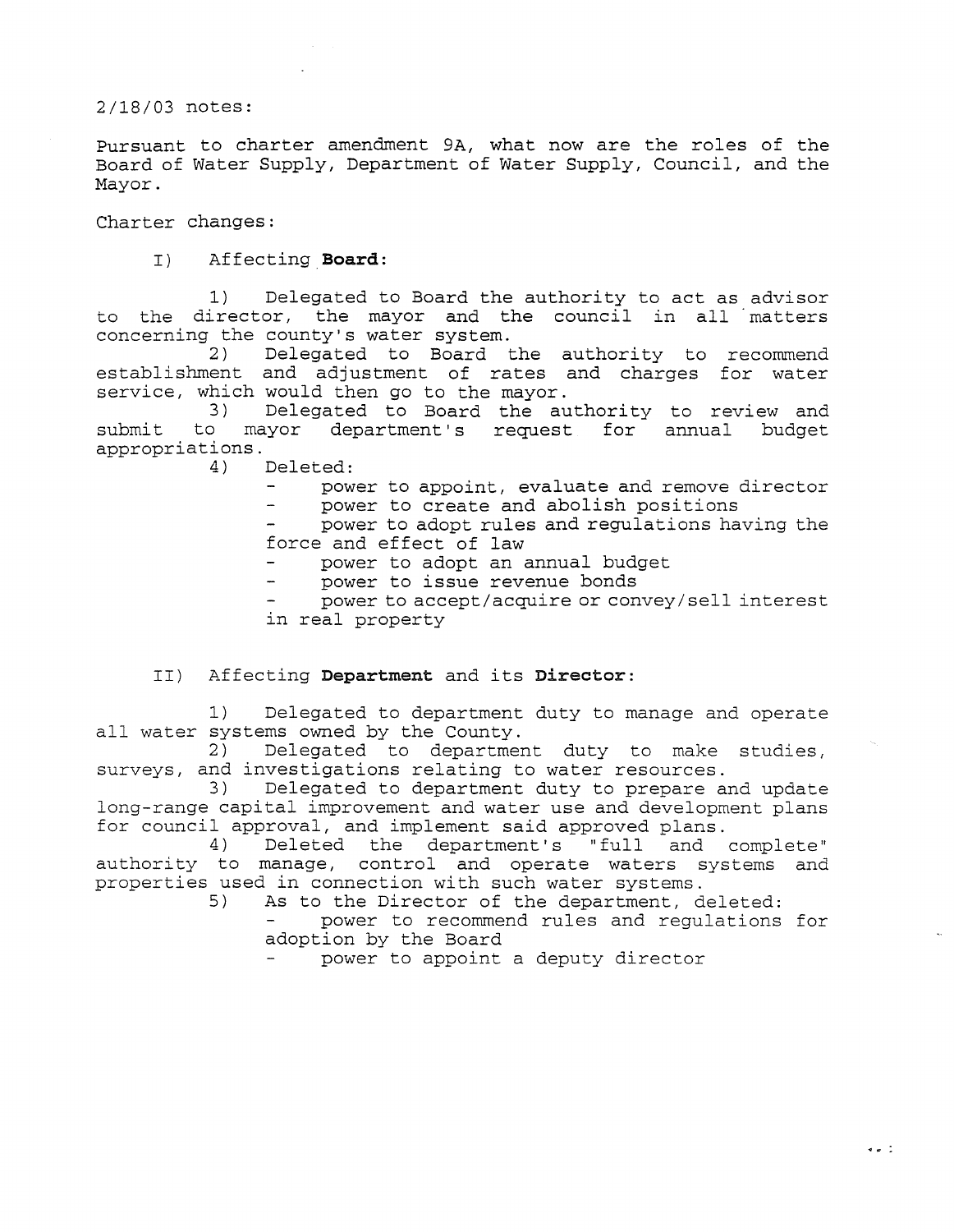III) Affecting the **Council:** 

1) Delegated to council authority to approve long-range capital improvement and water use and development plans prepared by the department.<br>2)

If approved and submitted by the Mayor, delegated to council authority to approve Board-recommended proposed rates and charges for water service.<br>3) In conjunct

In conjunction with its review of all other county departments' annual budget appropriation requests as submitted by the mayor, have the authority to approve the department's annual operating and capital improvement budget request.<br>4) Delegated to council authority to ap

4) Delegated to council authority to approve/disapprove mayor's nomination or the removal of the director of the department.<br>5)

Deleted authority of the council to approve or disapprove proposed administrative rules and regulations of the department.

## IV) Affecting the **Mayor:**

1) In general, delegated to mayor the over-all administrative and executive management of the department, as in the cases of the Department of Public Works and Environmental Management, and the Department of Parks and Recreation.

2) Delegated to mayor authority to review Boardrecommended establishment and adjustment of rates and charges for water services, and to submit said establishment or adjustment to rates and charges to council for its review and approval.<br>3) Subject to council approval, delegated t

Subject to council approval, delegated to mayor authority to appoint or remove the director of the department.<br>4) Delegated to mayor authority to appoint or rem

Delegated to mayor authority to appoint or remove deputy director of the department.

 $\bullet$   $\bullet$   $\circ$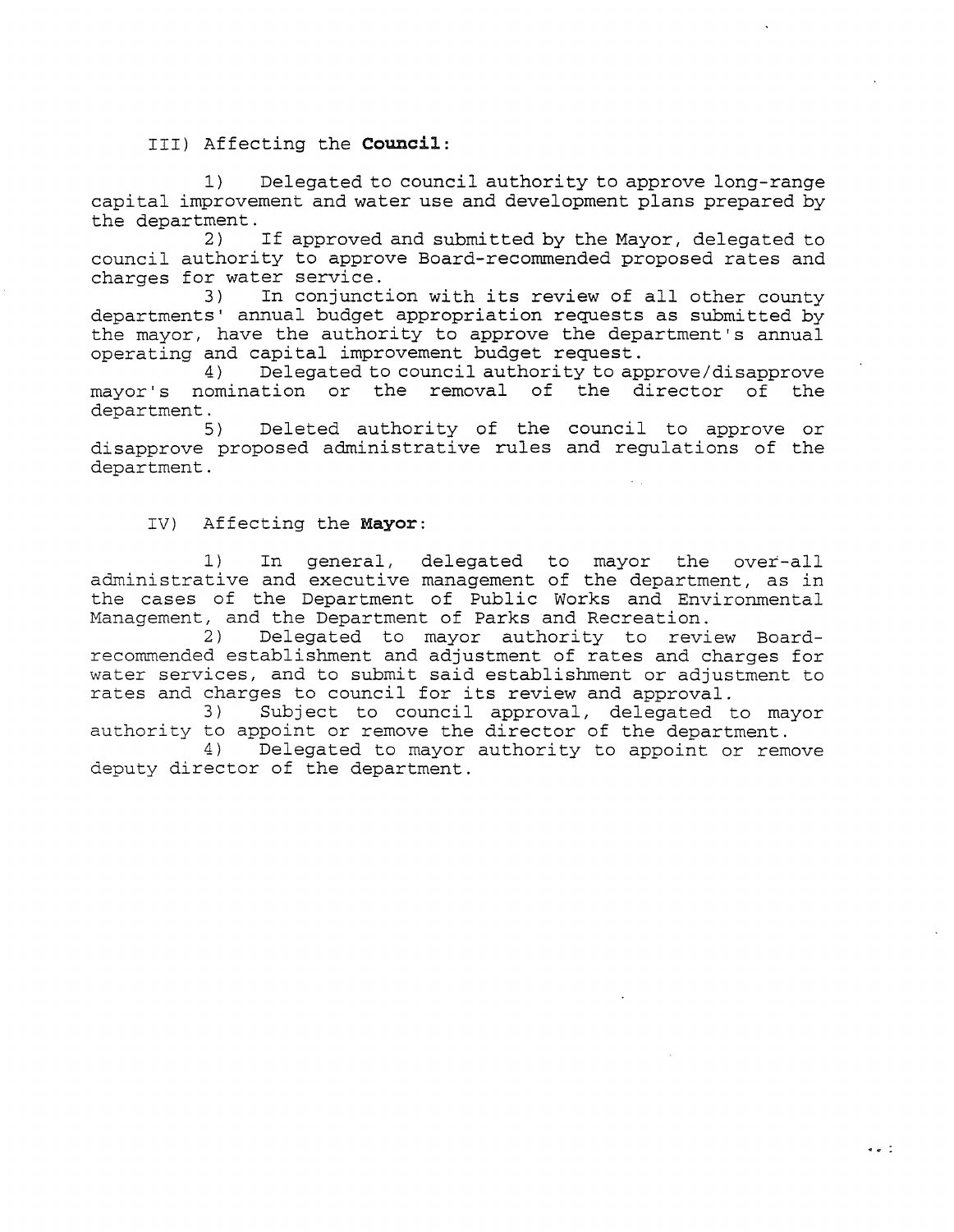## **ROLES**

### **COUNCIL:**

1) Authority to approve, by ordinance, long-range capital improvement and water use and development plans submitted by department.<br>2) If

submitted by mayor, authority to approve, by ordinance, proposed Board-recommended establishment and adjustment to rates and charges for water service.<br>3) Authority to approve departme

Authority to approve department's request, as submitted through mayor, for annual operating and capital improvement budget.<br>4) Authority to approve/disapprove mayor's nomination or

Authority to approve/disapprove mayor's nomination or removal of director of department of water supply.<br>5) Authority to conduct investigations of (a

Authority to conduct investigations of (a) the operation of any department or function of the county and (b) any subject upon which the council may legislate.<br>6) Authority to require period

Authority to require periodic and special reports from all county departments concerning their functions and operations.

#### **MAYOR:**

1) General administrative and executive management of the department.<br>  $2)$  A

2) Authority to initially review Board-recommended establishment or adjustment of rates and charges for water service.<br>3) Subject to council approval, authority to appoint or

Subject to council approval, authority to appoint or remove director of water supply.<br>4) Authority to appoint o

Authority to appoint or remove deputy director of water supply.

5) Pursuant to Section 91-3(c), HRS, approve or disapprove administrative rules or regulations proposed by the department.

### **DEPARTMENT:**

1) Duty to manage and operate all water systems owned by the  $\begin{bmatrix} \text{county} \\ 2 \end{bmatrix}$ 

2) Duty to make studies, surveys, and investigations relating to water resources.

3) Duty to prepare and update long-range capital improvement and water use and development plans for council approval.

4) Perform such other duties and functions as shall be prescribed by law.